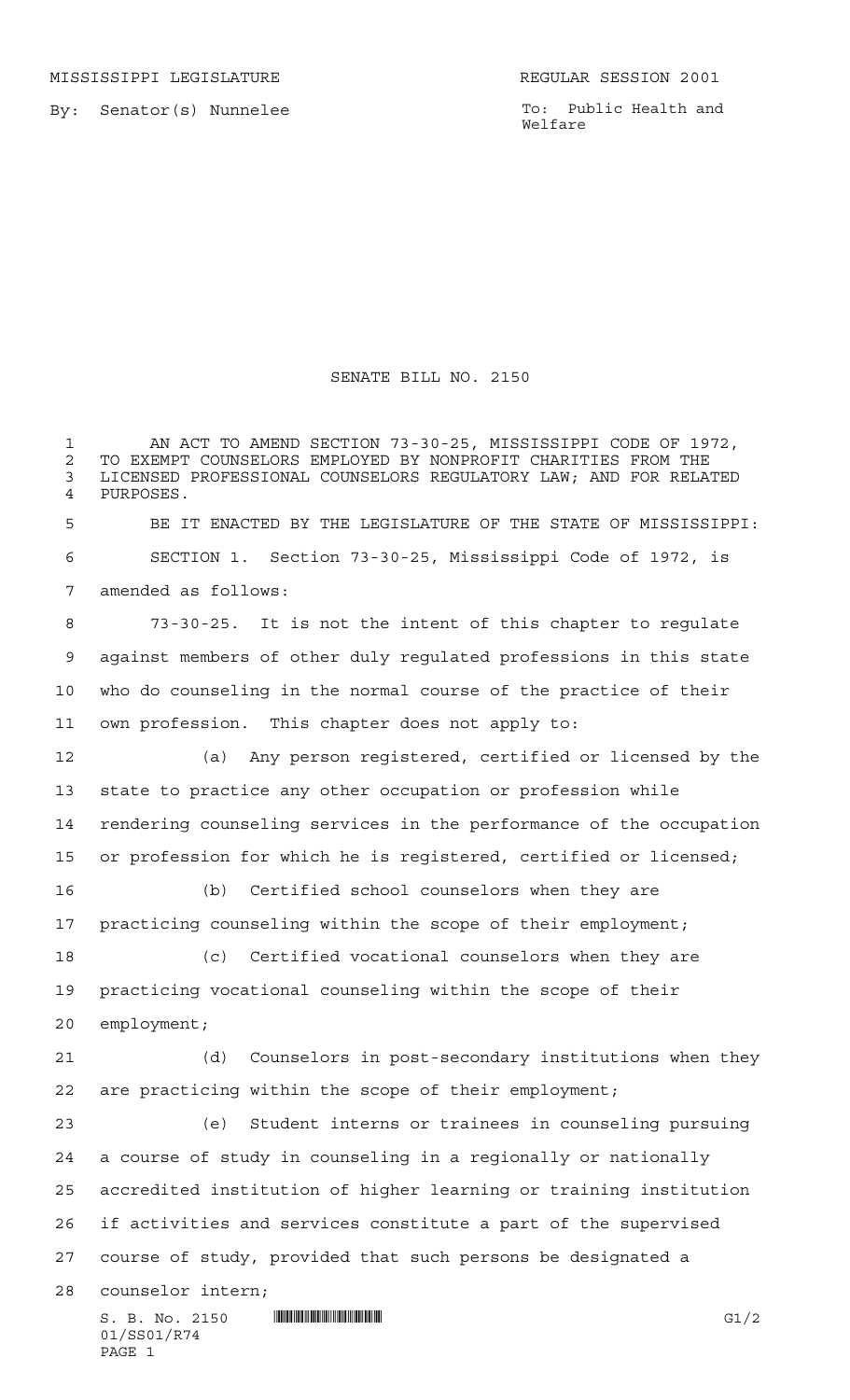(f) Professionals employed by regionally or nationally accredited post-secondary institutions as counselor educators when they are practicing counseling within the scope of their

employment;

 (g) Professionals registered, certified or licensed by a recognized state or national professional association that has a published code of ethics and requires adherence to same;

 (h) Duly ordained ministers or clergy while functioning in their ministerial capacity and duly accredited Christian Science practitioners;

 (i) Professional employees of regional mental health centers, state mental hospitals, vocational rehabilitation institutions, youth court counselors and employees of the Mississippi Employment Security Commission or other governmental agency so long as they practice within the scope of their employment;

 (j) Professional employees of alcohol or drug abuse centers or treatment facilities, whether privately or publicly funded, so long as they practice within the scope of their employment;

## (k) Private employment counselors;

 (l) Any nonresident temporarily employed in this state to render counseling services for not more than thirty (30) days in any year, if in the opinion of the board the person would qualify for a license under this chapter and if the person holds any license required for counselors in his home state or country; **\*\*\***

 (m) Any social workers holding a master's degree in social work from a school accredited by the Council on Social Work Education and who do counseling in the normal course of the practice of their own profession; and

 (n) Counselors employed by nonprofit charities when they are practicing within the scope of their employment.

 $S. B. No. 2150$  .  $\blacksquare$ 01/SS01/R74 PAGE 2